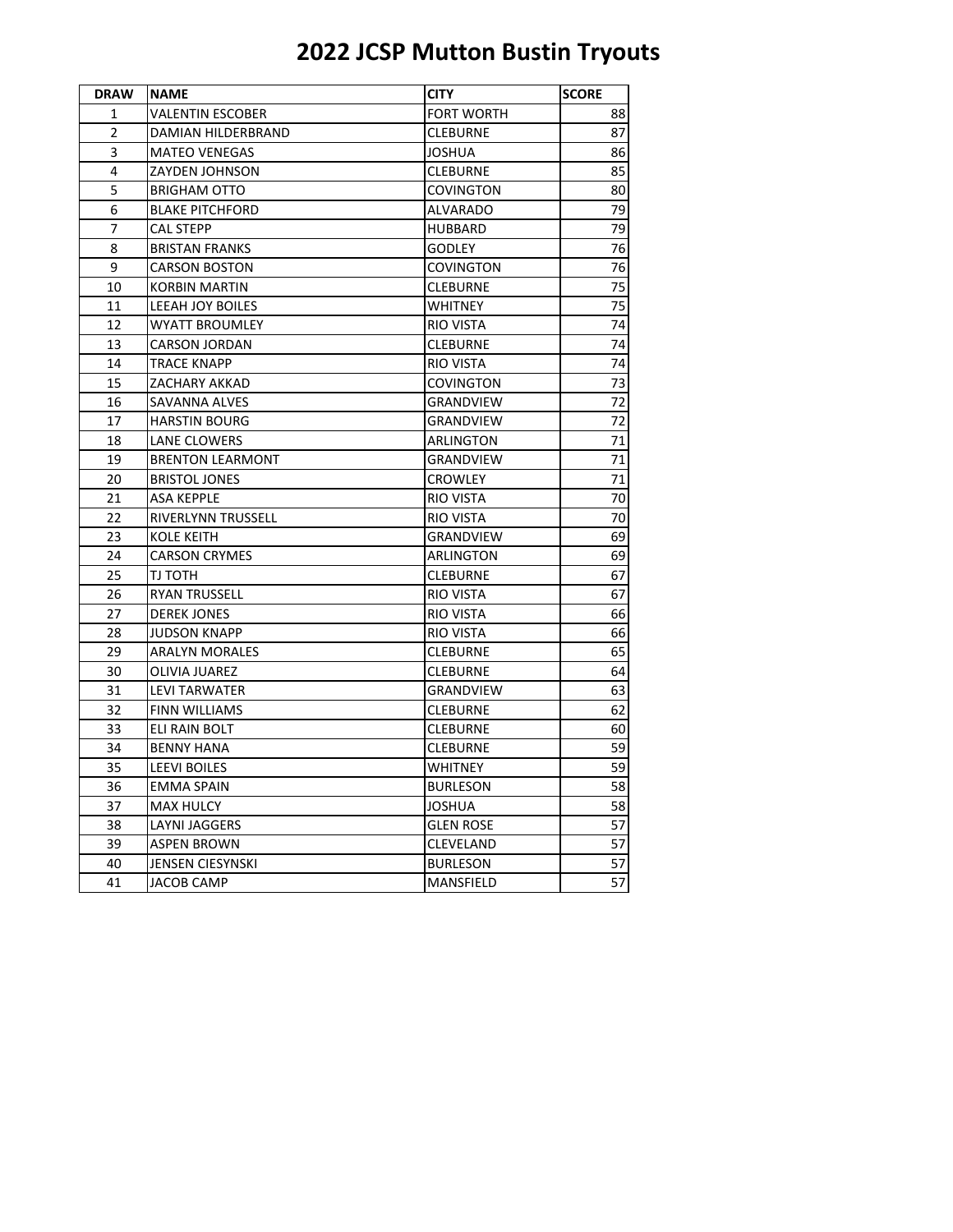| 42 | <b>ELI HULEY</b>         | <b>JOSHUA</b>    | 55 |
|----|--------------------------|------------------|----|
| 43 | <b>BRYANT CAGLE</b>      | <b>CLEBURNE</b>  | 54 |
| 44 | <b>DOMINIC RODRIGUEZ</b> | <b>KEMP</b>      | 54 |
| 45 | <b>MAJOR WATSON</b>      | <b>GRANDVIEW</b> | 53 |
| 46 | <b>BENJAMIN BUSHNELL</b> | <b>GRANDVIEW</b> | 53 |
| 47 | <b>EVERLEE DIXON</b>     | <b>ALVARADO</b>  | 52 |
| 48 | <b>COOPER TREVINO</b>    | <b>CLEBURNE</b>  | 52 |
| 49 | <b>LANDON MORRIS</b>     | <b>JOSHUA</b>    | 52 |
| 50 | <b>BRONSON JONES</b>     | <b>CROWLEY</b>   | 51 |
| 51 | ALEXANDER GONZALEZ       | <b>CLEBURNE</b>  | 50 |
| 52 | <b>HADLEY BOURG</b>      | <b>GRANDVIEW</b> | 50 |
| 53 | <b>ISAIAH POTEET</b>     | <b>BLUM</b>      | 49 |
| 54 | <b>ERIC CARNES</b>       | <b>ALEDO</b>     | 49 |
| 55 | <b>HAZEL STOKES</b>      | <b>BURLESON</b>  | 47 |
| 56 | <b>DERRICK ODANIEL</b>   | <b>WHITNEY</b>   | 47 |
| 57 | <b>HAGEN CHAPMAN</b>     | <b>WHITNEY</b>   | 47 |
| 58 | <b>HAIZLYN JONES</b>     | <b>RIO VISTA</b> | 47 |
| 59 | <b>ELI WILSON</b>        | <b>JOSHUA</b>    | 46 |
| 60 | <b>XAVIER RODRIGUEZ</b>  | <b>KEMP</b>      | 46 |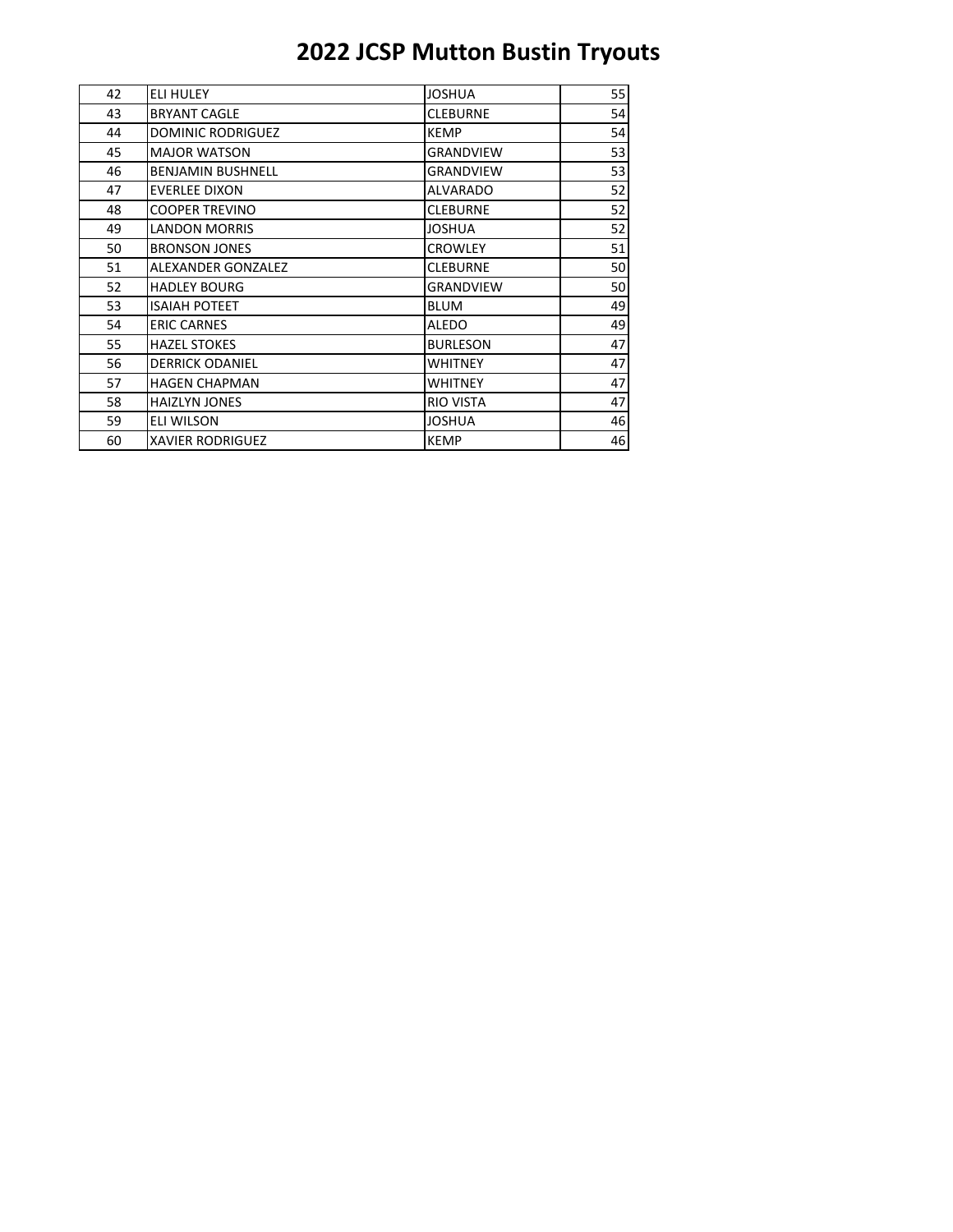| 61   | <b>KAYSON HOLLAND</b>                | <b>CLEBURNE</b>            | 45 |
|------|--------------------------------------|----------------------------|----|
| 62   | <b>KOLT WHITE</b>                    | <b>MIDLOTHIAN</b>          | 45 |
| 63   | <b>KANE MCKINNEY</b>                 | <b>ALVARADO</b>            | 45 |
| 64   | <b>RYAN SIMS</b>                     | <b>CLEBURNE</b>            | 44 |
| 65   | <b>BEAU HOWARD</b>                   | <b>JOSHUA</b>              | 43 |
| 67   | <b>ABIGAYLE POTEET</b>               | <b>BLUM</b>                | 43 |
| 68   | JAXON COFFMAN                        | <b>FORT WORTH</b>          | 43 |
| 69   | <b>COLBY PURCELL</b>                 | MINERAL WELLS              | 42 |
| 70   | TOMMY RHODEN                         | <b>CLEBURNE</b>            | 41 |
| 0.71 | <b>DANIEL WILLIAMS</b>               | GODLEY                     | 40 |
| 72   | <b>MILAN CHAVEZ</b>                  | <b>AZLE</b>                | 40 |
| 73   | <b>TY GRANTGES</b>                   | <b>CLEBURNE</b>            | 39 |
| 74   | PATRICK CARMONA                      | <b>GRANDVIEW</b>           | 38 |
| 75   | <b>CAMILA FLORES</b>                 | ALVARADO                   | 37 |
| 76   | <b>MARIA VICTORIA HIDALGO CHACON</b> | <b>LAFORTURA COSTA RIC</b> | 37 |
| 77   | <b>BRILEE KOETTING</b>               | <b>BLUM</b>                | 36 |
| 78   | <b>SAMUEL BUSHNELL</b>               | <b>GRANDVIEW</b>           | 35 |
| 79   | <b>JUDAH GARCIA</b>                  | <b>FORT WORTH</b>          | 35 |
| 80   | <b>IKER VAZQUEZ</b>                  | <b>CLEBURNE</b>            | 35 |
| 81   | <b>JAXSON KNAPP</b>                  | RIO VISTA                  | 35 |
| 82   | <b>MARGARET CARMONA</b>              | <b>GRANDVIEW</b>           | 33 |
| 83   | <b>ARCHER BOOTH</b>                  | <b>CLEBURNE</b>            | 32 |
| 84   | <b>MASON RUSSELL</b>                 | <b>CLEBURNE</b>            | 32 |
| 85   | SANTIAGO SANDOVAL                    | <b>CLEBURNE</b>            | 32 |
| 86   | WYATT ARDOIN                         | <b>CLEBURNE</b>            | 31 |
| 87   | <b>KAYDEN HUMPHRIES</b>              | <b>MORGAN</b>              | 30 |
| 88   | <b>EMILY RIDLING</b>                 | <b>COVINGTON</b>           | 30 |
| 89   | <b>KADEN COE ALLEN</b>               | <b>GRANDVIEW</b>           | 30 |
| 90   | JACKSON SHORT                        | <b>CLEBURNE</b>            | 30 |
| 91   | <b>CAROLINE CARMONA</b>              | <b>GRANDVIEW</b>           | 30 |